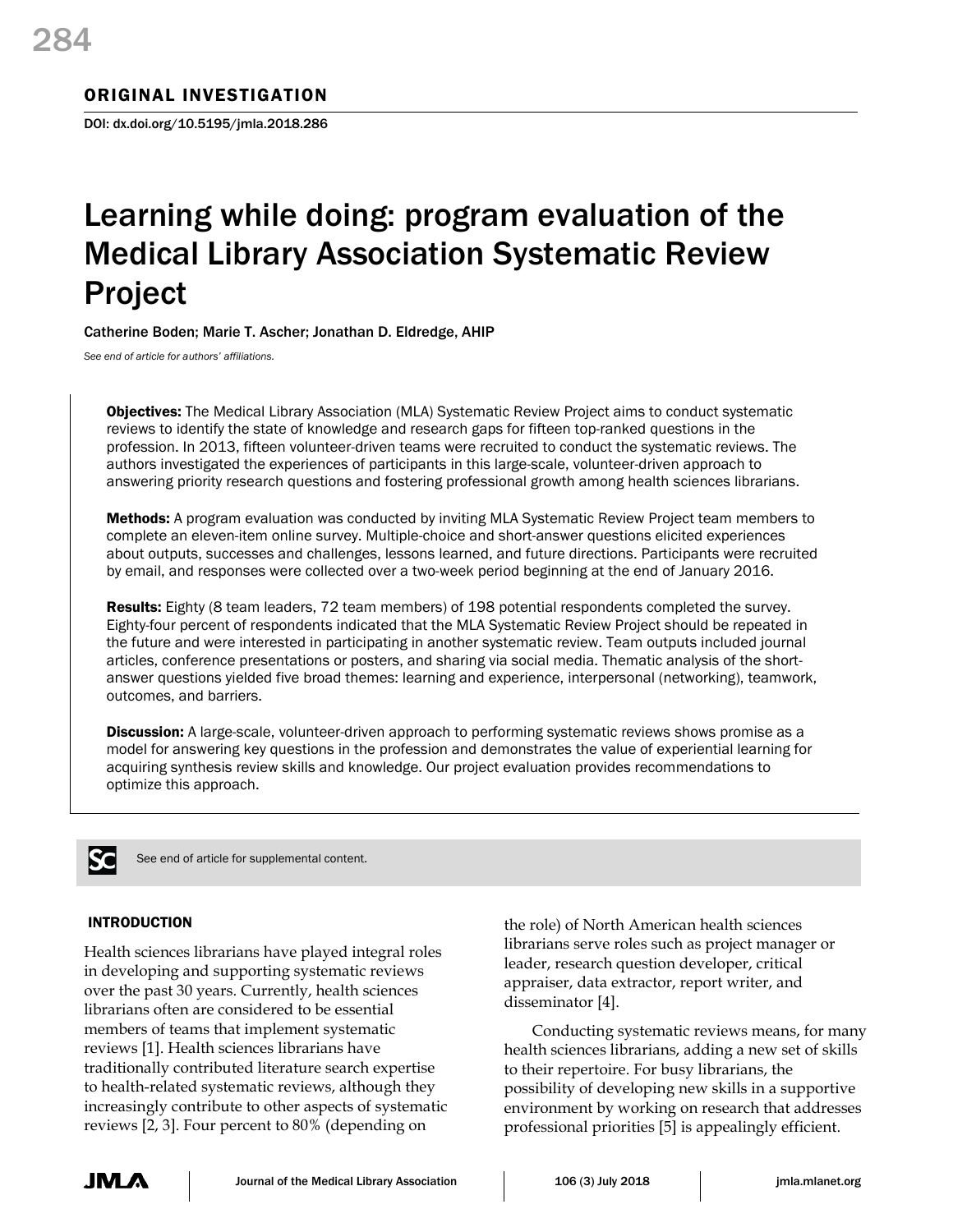This paper describes an evaluation of the Medical Library Association (MLA) Systematic Review Project (hereafter, MLA SR Project) to better understand the benefits and challenges of a largescale distributed model for addressing a profession's research priorities, while growing its research capability.

The MLA SR Project, comprising fifteen separate teams, represents the latest phase of a decade-long effort. MLA released its renewed research agenda, *The Research Imperative,* in 2007 [6, 7]. Inspired by opportunities for applying research in evidencebased practice, the new policy recommended that the MLA Research Section create a forum for identifying research priorities for health sciences librarianship. The MLA Research Section authorized members of the Research Agenda Committee (RAC) to conduct a delphi study in 2008 of MLA leaders and researchers to identify the most important and answerable research questions [8, 9]. In 2011, the Research Section authorized a second delphi study with a far more ambitious reach in terms of recruiting more leaders and researchers and correcting question redundancy in the first study [10].

The RAC made two observations based on their analysis of the 2011 fifteen top-ranked questions that were produced by the delphi technique [11]. First, they noted that a number of questions reflected anxieties about the future of health sciences libraries during a recession that the 2008 delphi study had barely detected. Second, most questions could fit within six major categories adapted from two content analyses of research in librarianship: collections, education of users, information access, outcomes or impact, professional issues, and value [12, 13]. Some questions were wide-ranging: "What is the quantifiable evidence that the presence of a librarian, not just information resources, improves patient outcomes, increases research dollars, improves student outcomes (e.g., better board scores), or increases hospital intelligence?" Other questions were more focused: "What are the most effective instructional methods for teaching informatics, knowledge management, or evidencebased practice in health sciences curricula?"

RAC members proposed to the MLA Research Section Executive Committee that the top questions be answered so that practitioners would have the best available research evidence when making important decisions. Systematic reviews provide this needed highest level of evidence. The RAC and other MLA leaders also were disappointed that researchers did not pursue any of the high-priority research questions generated during the previous 2008 delphi process.

Systematic reviews additionally can assess the existing research evidence and point to areas where researchers could focus their attention productively. Thus, RAC members decided to link the new fifteen top-ranked questions proactively to envisioned systematic reviews to produce answers and identify the state of knowledge and research gaps in each area [14]. RAC members developed a protocol to guide forming and monitoring the fifteen nearly completely autonomous teams [15]. This process might be the first time a professional association has linked its research agenda to a systematic review process [16].

Almost 200 librarians and informationists from across the globe responded to a call for volunteers. Teams were assigned based on reported question preferences and began work on the systematic reviews in March 2013. While each team worked autonomously, team leaders met periodically with RAC members to share progress and experiences. Teams' membership compositions have fluctuated since project inception due to volunteers' other professional and personal demands. Leadership changes for 3 teams have entirely impeded these teams' progress. An MLA SR Project status report from January 2017 indicated that 3 teams had completed their reviews and published articles (one of which was awarded the 2015 MLA Ida and George Eliot Prize [17]), 8 teams were continuing to make significant progress, and 4 teams were in very early stages or needed to restart [18]. At least 1 team elected to conduct a scoping review instead of a systematic review due to the emerging status of the research question.

The MLA SR Project exhibits uniqueness in its scale of almost 200 volunteer librarians and its scope of 15 systematic reviews on high-priority questions generated by MLA leaders. The current study is a program evaluation designed to: (1) investigate the experiences of librarians participating in this largescale, volunteer-driven approach to answering priority research questions by surveying all volunteers and (2) evaluate how well this approach fostered professional growth for health sciences librarians wishing to acquire systematic review knowledge and skills.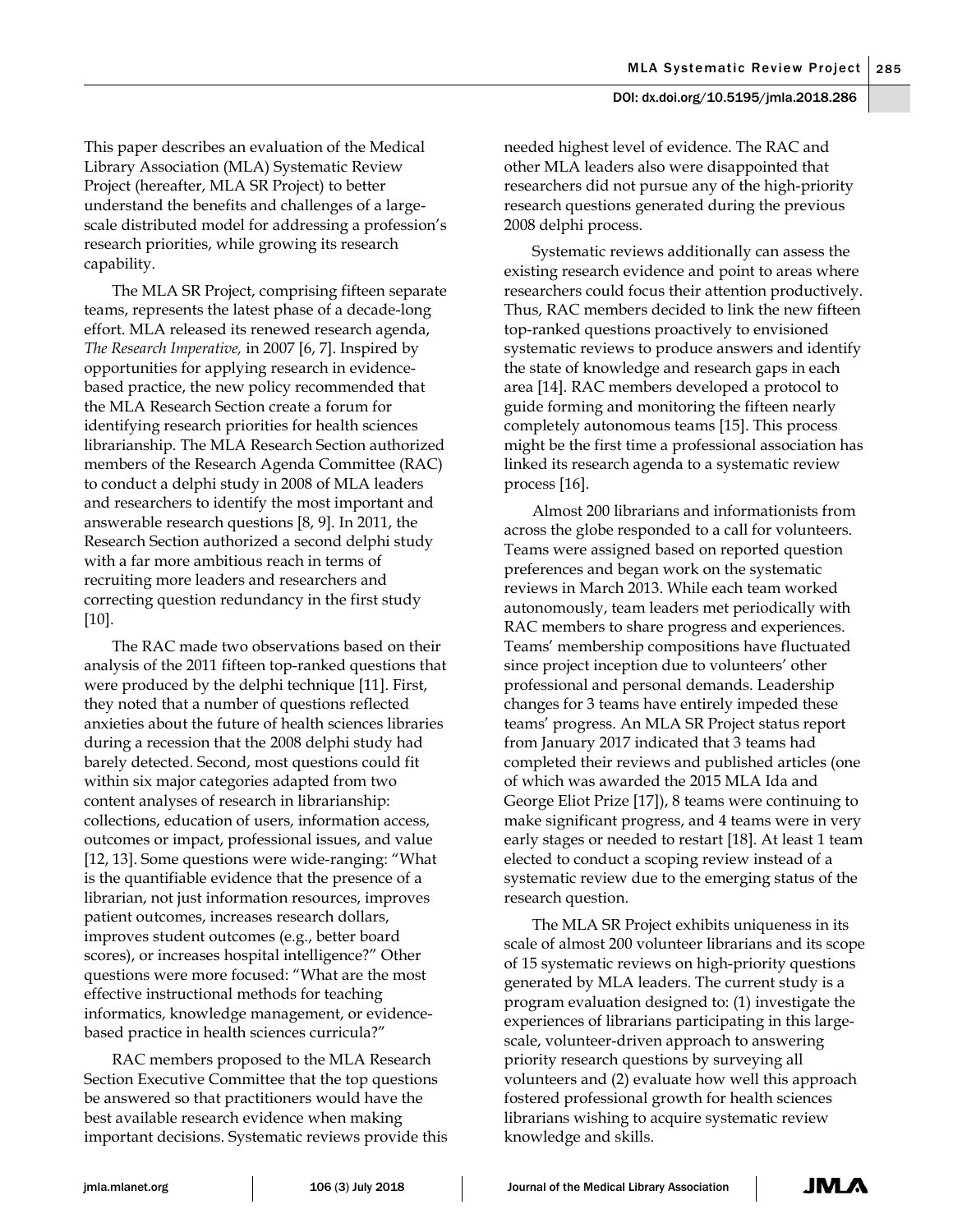#### **METHODS**

#### Recruitment

All MLA SR Project volunteers were invited to participate in a survey via email using the most current email address available. Responses were collected over a two-week period beginning at the end of January 2016. Reminder emails were sent one week and one day prior to the survey closing date.

Immediately prior to survey distribution, all team leaders were asked to provide current email addresses and the status (active, withdrew, never active) for each of their team members. Nine of fifteen team leaders responded; thus, up-to-date information about the team members was not available for six teams. For teams whose updated information was not available, the authors used contact information from the original volunteer roster.

Team leaders were also asked to inform their team members about the survey. The initial team rosters in 2013 listed 15 teams with a total of 199 librarians volunteering for the project. At the time of the survey, the authors estimated that 14 librarians withdrew before their projects began and 20 librarians withdrew at an early stage of their projects. Volunteers were invited to participate in the survey regardless of their status, so the survey was distributed to 198 individuals (1 team leader was an author of this article and, thus, did not complete the survey). The University of Saskatchewan Behavioral Research Ethics Board determined this program evaluation survey to be exempt from review.

#### Survey instrument

The eleven-item survey elicited respondents' experiences about scholarly and non-scholarly outputs, project successes and challenges, lessons learned, and future directions (supplemental appendix). The investigators requested respondent characteristics (e.g., role on the project).

#### Analysis

Frequency statistics (counts, percentages, averages) were calculated for responses to multiple-choice questions. Short-answer questions (except the communication outputs question) were analyzed using thematic analysis with an inductive approach

to identifying themes, following the recommendations of Braun and Clark [19]. Two reviewers independently coded the data and identified themes. Three authors reviewed, discussed, and achieved agreement on the identified themes.

We collated responses to the question about outputs ("Please list all publications, presentations, posters, blogs, tweets, Facebook posts, and Snapchat stories or other ways that you have communicated either your team's experiences or systematic review results to the profession"). We removed duplicate outputs and identified types of communication outputs: journal articles, conference presentations or posters, other presentations, and social media. The exact number of unique outputs could not be calculated because it was not possible to ensure that an output was unique, as respondents were anonymous and multiple members of a team might report duplicate outputs ; that is, all team members might independently report an article that they published together. These data were captured in the 2017 status report published in *Hypothesis* [18].

## RESULTS

Eighty (8 team leaders, 72 team members) of 198 potential respondents completed the survey (40% response rate). Twenty-two percent of the 80 respondents were on teams that had completed their reviews; 53% (30% contributing fully, 23% contributing intermittently) were on teams that still had reviews in progress; 5% were on teams that were restarting with a new team leader; 16% were not able to work with the team to completion; and 4% left this question blank.

Reasons for withdrawal that were selected from the provided options (respondents indicated all that applied) included: lack of capacity due to other work commitments (n=8); the project took longer than expected  $(n=6)$ ; change of job  $(n=2)$ ; and personal reasons (n=1). Other reasons for early withdrawal ("Other, please specify" option) included: personal reasons (e.g., "parental leave"); frustration (e.g., "Frustration with our group's logistical application of the SR methodology"); poor communication (e.g., "No one contacted us after a few months"); and lack of guidance and organization (e.g., "Poorly organized and lack of centralized tools").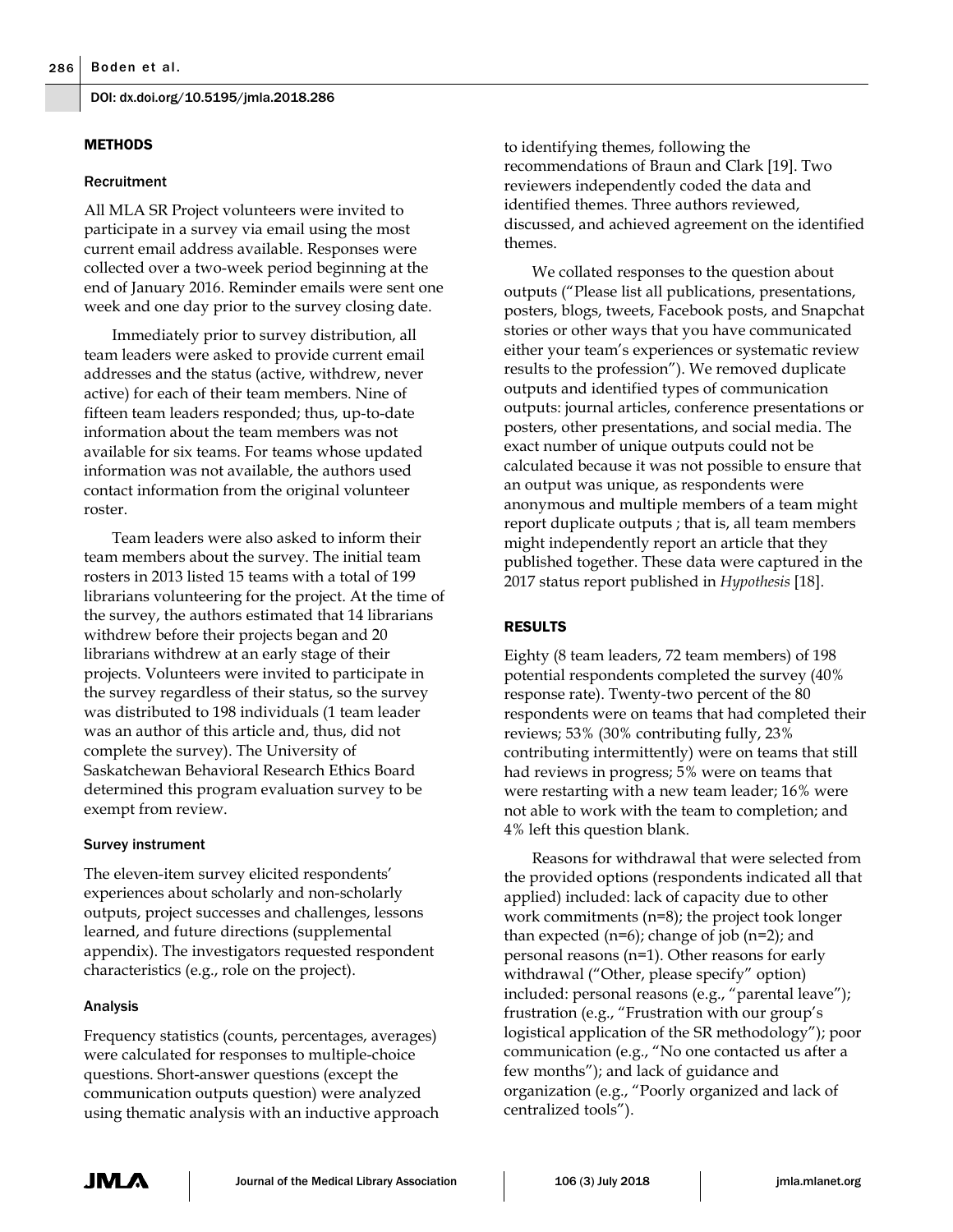For the overall population of 198 participating librarians, we roughly estimate that 15% were on teams that completed a review, 20% were on teams that had a new team leader, and 65% were on teams that were still working on their reviews. Our sample was representative of the overall proportions of team leaders and team members who either dropped out early or were able to continue.

Team members have communicated their experiences and systematic review results to the profession via standard scholarly routes, social media, and networking with colleagues. Most respondents indicated that their teams produced one or more of the following: journal articles (published or submitted), conference presentations and posters, and other presentations (e.g., librarian forums, workshops). Presentations and posters were shared globally (United States, Canada, United Kingdom, France, South Africa, and Ireland), reflecting the international makeup of the project membership. Teams have also communicated their experiences and the results of their work via social media

(Twitter, Research Gate, blogs, and Google Plus\*). Two teams have received awards for their work.

A majority of respondents (84%) indicated that the MLA RAC should consider repeating this initiative in the future, either to both answer research questions that are relevant to the profession and facilitate librarian learning of systematic review methods (66%), answer questions relevant to the profession only (10%), or facilitate librarian learning about systematic review methods only (8%). Ten percent indicated that the MLA RAC should not consider repeating this initiative in the future, and 6% did not provide a response. Most respondents (84%) were interested in participating in another systematic review (8% as a literature search expert only, 76% in all aspects of the systematic review).

Thematic analysis of participant responses to the six short-answer questions (i.e., questions 3–6, 8, and 10) yielded five broad themes: learning and experience, interpersonal (networking), teamwork, outcomes, and barriers. The number of respondents contributing to each question included in the thematic analysis is provided in Figure 1.



Figure 1 The number of respondents providing answers to the survey questions evaluated in the thematic analysis

\* The Google+ community is available at [<https://plus.google.com/u/0/communities/115832551443909297773?cfem=1](https://plus.google.com/u/0/communities/115832551443909297773?cfem=1)>.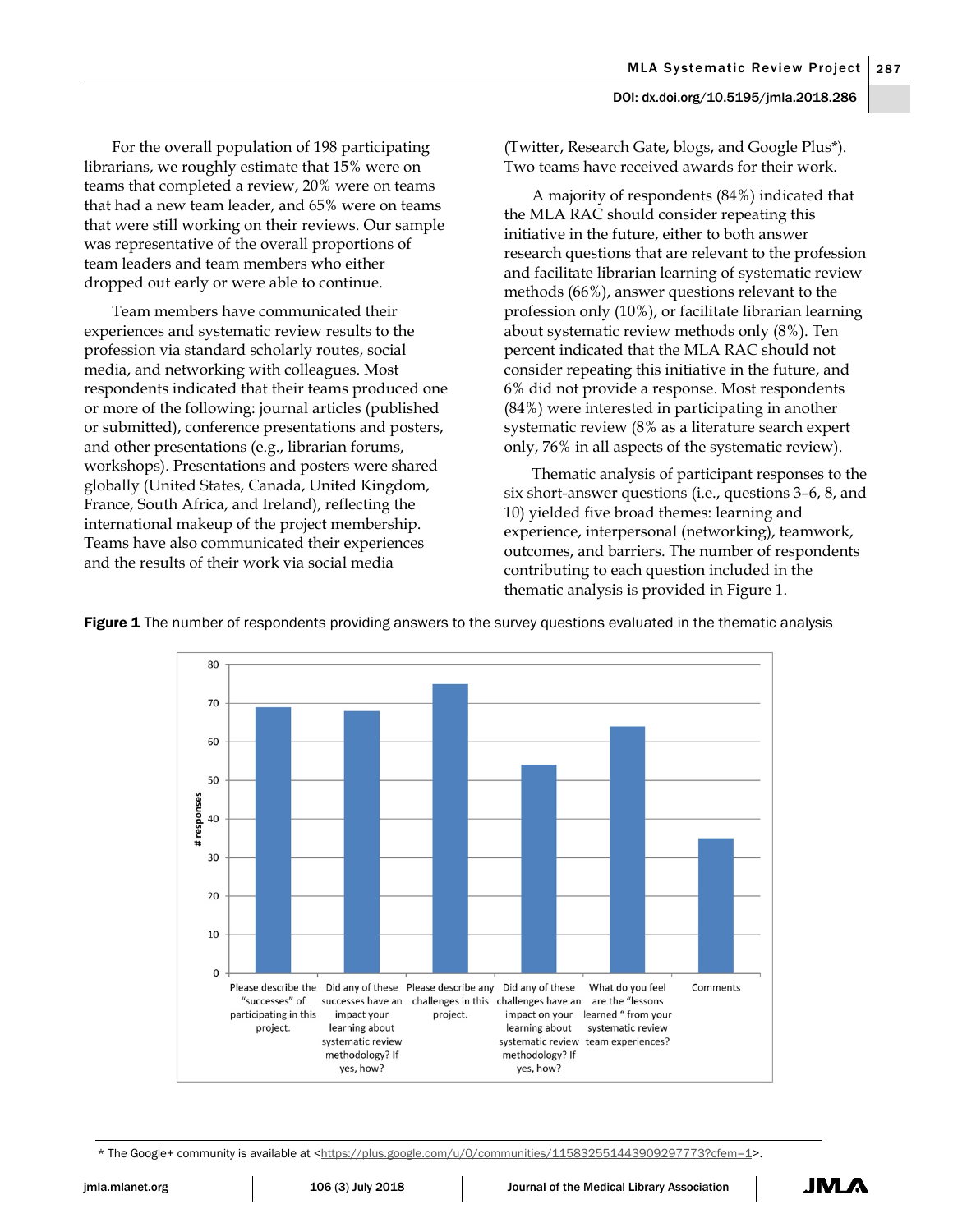#### Thematic analysis

#### **Theme 1: learning and experience**

Hands-on. Librarians described hands-on, practical learning about systematic (or scoping) review methods. For some, this represented a mechanism for professional growth and, for others, a new research method. For instance, a respondent indicated:

It was the "learning by doing" aspect that was the greatest value added of this experience. Intimately understanding proper reporting guidelines, protocols, bias, data abstraction—in short all the steps and nuisances of completing a systematic review (or other types of literature reviews).

Practical skills. Respondents learned new tools and practical skills, such as:

I had taken a couple of different [continuing education courses] CEs in the systematic review methodology, but going through the process myself cemented the process and I really had some lessons learned coming out of this project. For example, piloting inclusion and exclusion criteria as a team before delving deeply into the review.

Complexity of systematic reviews. Participants reflected on the complexity and time intensiveness of the systematic review process and gained insight into the "investigator" perspective. The act of participating in a review team revealed the complexities of team-based research. As one participant noted:

Learning about the process of a systematic review from the perspective and role of the investigator was invaluable. I have a better understanding of the process of a systematic review and how time-intensive it is to complete one. Going through the physical process of choosing relevant abstracts was time-consuming, but incredibly thought-provoking. Then meeting as a group to decide a select few that did not meet consensus was interesting as well.

#### Another said:

It illustrated how complicated it is to work in a large group, the importance of communication throughout the process.

Leadership skills. Team leaders described learning to lead a group of geographically dispersed librarians through a complex research project. As one leader noted, "This was the first time I had worked in a

large team to produce a systematic review so there was a development in my team work and leadership skills over the course of the project." Where the team dynamics or leadership were strong, teamwork fostered learning, knowledge-sharing, and the "power" of a team of librarians. For example, "Being somewhat new to MLA and the medical librarian profession, it was a fantastic experience to learn how powerful a group of medical librarians can be." However, teams were not uniformly effective, and some individuals learned "what not to do" through more challenging team experiences, such as "Learning about difficulties to deal with every team member and acquiring skills to get around those difficulties."

#### **Theme 2: interpersonal (networking)**

The international make-up of teams promoted networking beyond the United States and presented opportunities for introducing international perspectives. As one participant wrote, "It's been informative to discuss and understand an international perspective to the topic. We have increased our network of colleagues and contacts." Participation on the project also gave newer systematic reviewers contacts for future support. As a participant stated, "I gained a point of contact (e.g., our team leader) for any systematic review related question."

#### **Theme 3: teamwork**

**Team dynamics.** Team composition and dynamics significantly impacted progress and the experience of the project. As an example, one team member wrote:

The challenges faced were not unlike any other group project one might be a part of. People came with different working styles, personalities, and varying degrees of time and resources to dedicate to the project.

Although team diversity, workload equity, and the impact of external factors (e.g., personal commitments, family issues, professional issues) challenged team interactions, teamwork also allowed knowledge-sharing and learning from colleagues. For instance, one respondent wrote "TEAMWORK!!! We all learned so much from each other!"

**Communication.** Participants expressed communication challenges in terms of quantity, quality, and technical capacity. Large,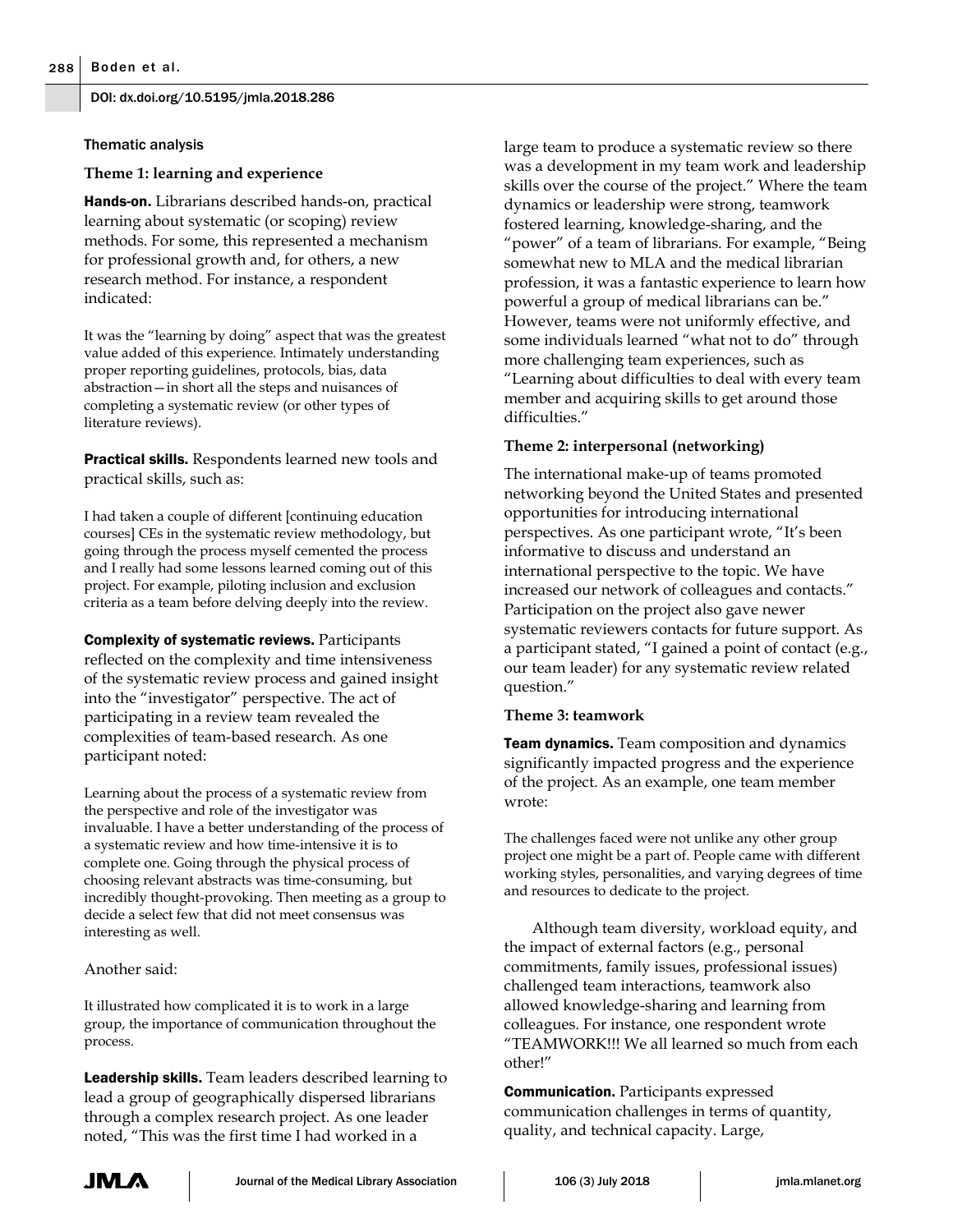geographically dispersed teams with team members in a variety of settings, some of which did not allow certain types of communication technologies, contributed to communication challenges; for instance, "hospital firewalls blocked most free communication tools." While the global reach of the project was appreciated for networking, it was perceived as hampering communication. Respondents mentioned challenges with time zones, such as, "We also started out with 12+ members across 4 time zones (including UK) making it difficult to find good times to meet and make decisions by consensus."

Leadership and value of a good leader. For some teams, communication from the team leaders was perceived as inadequate, or the absence of the team leader left the team members confused about the status of the project:

Very intermittent communication, and what there was often primarily directive: "I did this, now you do that." Our project still isn't finished and until last week, I hadn't heard anything about it in close to a year; I just assumed it had died on the vine.

Recognizing the key and demanding role of the team leader, some participants suggested co-leaders:

The team leader should be someone that knows they'll be able to commit the kind of time that that is required for managing an international team on a project like this. Perhaps co-leads would be a good idea?

**Project management.** Team members looked to team leaders for training, project management, and methodological expertise. As one respondent wrote, "Our Team Leader set us up for success; she had all the necessary tools and information to guide the team through the process." Conversely, another participant reported that one challenge to learning was a lack of team leader knowledge: "Frustration with team leader's level of knowledge of the methodology, some surprise at varying levels of search skills." Team leaders had a pivotal and complex role that was critical to team success and progress when team leaders were effective and detrimental when team leaders lacked time, experience, or project management skills. Faced with large, distributed teams, project leaders had to manage time, a volunteer workforce, and technology. Achieving timelines through

accountability of team members to deadlines was challenging for team leaders:

Members also have wide variety in the amounts of time they can/will put in on the project. This latter point places me in a precarious position—I need all of them to stay on the project and do the work, but feel like I need to avoid setting tough deadlines for fear some will drop out. So it's taken a looooong time to get things done. That in turn has frustrated others, who get their work done relatively quickly but wonder if this project is ever going to be done.

Team members wanted clear deliverables, deadlines, and accessible workflows (e.g., through use of tools and technology); for instance, "Having good workflows, technologies and systems in place which are easy to use and easy to access for all team members. Overall communication and regular meetings are absolutely essential."

#### **Theme 4: outcomes**

**Publications and presentations.** Publishing the systematic review results and winning an MLA award was a significant success for members of one team: "I think it was great to get that positive return of publication and know that at least for the one I was part of that our methodology was sound enough and our work thorough enough that it merited getting published." Even teams whose systematic review was still underway had posters and presentations at conferences.

Implications for professional practice. Respondents felt that their participation had implications for professional practice, as it boosted their credibility, confidence, and knowledge in providing systematic review support and training. For some, it added a method to their research toolbox. For others, the experience provided insight into the "investigator" experience, which deepened their understanding of faculty and student systematic review support needs:

Intimately understanding proper reporting guidelines, protocols, bias, data abstraction—in short all the steps and nuisances of completing a systematic review (or other types of literature reviews). A huge impact was being able to demonstrate that knowledge among researchers, faculty members and other colleagues and be able to back that up at every step.

Collaboration and research products (i.e., publications and presentations) contributed to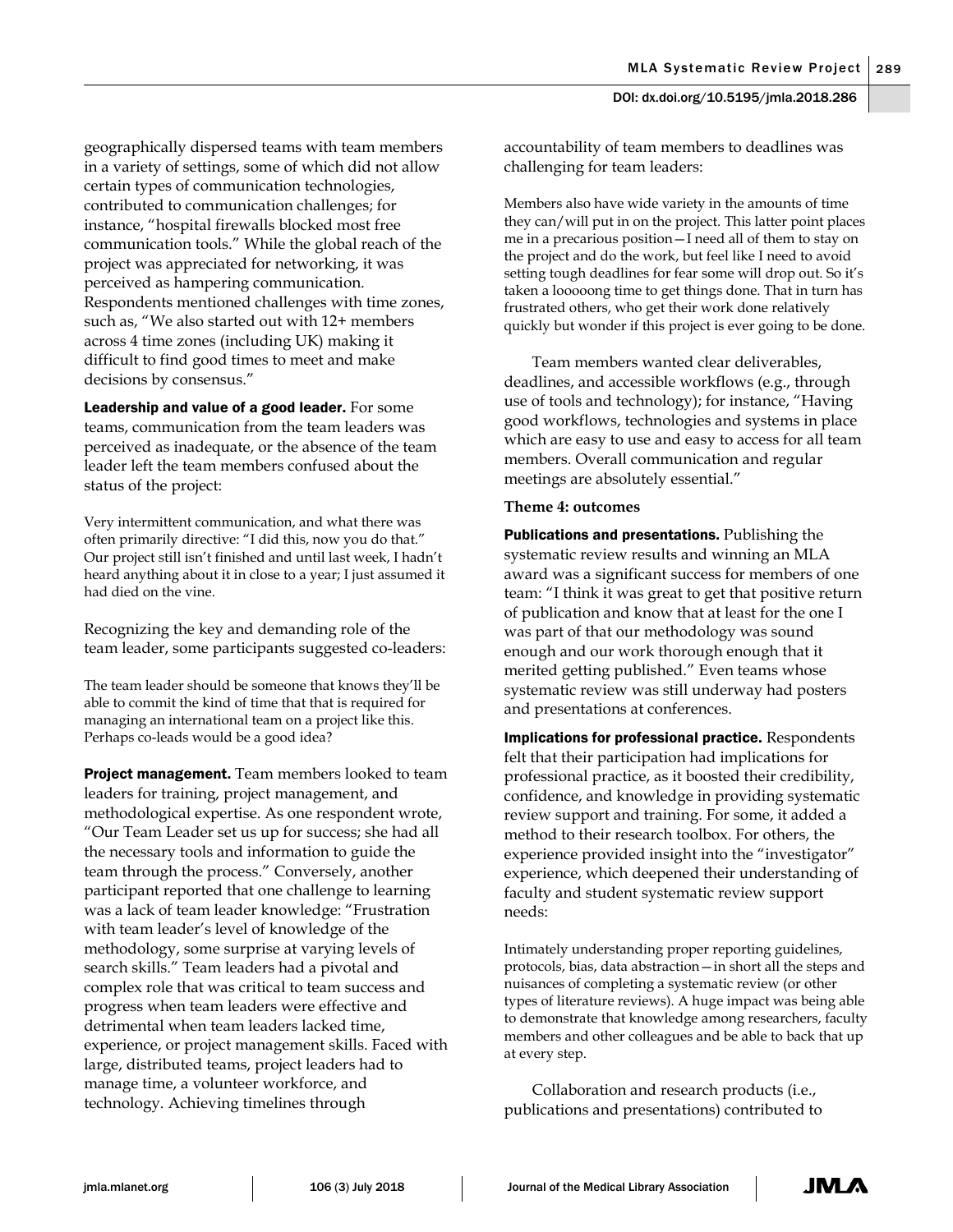evidence for tenure and promotion and exposure of librarians in a wider forum. A new librarian valued the "Increased exposure at the national level (I'm a new librarian with 4.5 years experience and only 2 years when I started this project)…[I]tems on my CV for promotion and tenure."

## **Theme 5: barriers**

Lack of training and support infrastructures or tools. Respondents expressed a desire for MLA to provide funding, training, or communication venues (e.g., email discussion lists, protected time at conferences) to support the systematic review teams. For example, one respondent wrote:

If MLA do[es] this again it would be useful to have a small budget associated with each project to facilitate working and publication (there are costs associated with many "open access" publication routes).

Knowledge levels of participants. A lack of experience with systematic review methods (generally or in specific aspects of the review process) and, sometimes, a lack of background with other research that the systematic review topic required challenged teams. As one respondent put it:

Our team had very few people with any experience doing systematic reviews and I don't feel like a project like this (large team, geographically dispersed, not straightforward question) was the best way to teach those less experienced.

Logistics of and barriers caused by geographic dispersion. Geographic dispersion created difficulty in terms of groups connecting and willingness to participate in a project with people they did not know and who were not in close geographic proximity. For example, "Working with people all over the world...very difficult to coordinate some things, hard to maintain a sense of connection." Some respondents reported a preference for working with "a group of people living in the same area because this would make possible and easier for meeting in person and sharing information more easily."

**Research question.** Some questions from the research agenda did not lend themselves to a systematic review. Teams struggled with the ambiguity of the research questions and with refining the research questions to better suit either systematic or scoping review methodology.

I think the ambiguity of our research question has led to several challenges. The various concepts in our question can have different interpretations, which made coming to a common understanding challenging. As a result, our interpretation of the question and search were very broad, our result set huge, our screening time long, etc.

## **DISCUSSION**

The MLA SR Project is a large, distributed project aiming to address research priorities for health sciences librarians, while also training librarians to conduct systematic reviews or, in one team's case, a scoping review. One goal in conducting this program evaluation is to investigate the experiences of volunteers in this large-scale, volunteer-driven approach to answering key questions in the profession. A part of this question is whether the teams are achieving success in completing their reviews. The short answer to this question is a qualified "yes," but slowly. There are successes that reveal potential for this kind of initiative, including peer-reviewed articles [17, 20, 21], awards, conference paper or poster presentations, and sharing via social media. Most teams have completed or are well on their way to completing their reviews. While this project evaluation was conducted three years after teams initiated their work, systematic reviews, particularly those consisting of far-flung networks of volunteers, take considerable time. Our survey results reflect that reality.

We were also interested in how well the initiative fostered professional growth for health sciences librarians who want to develop systematic review knowledge and skills. There is clear evidence that librarians learned new skills as a direct result of participating on a systematic review team, although the quality of learning experiences varied. As for practical knowledge and skills gained, librarians participating in the initiative reported an increased understanding of the complexity of systematic reviews from librarian and researcher perspectives, understanding of teamwork and collaboration in research, and development of leadership or project management skills. Other benefits of participation included networking (thereby developing a support system for future learning and collaboration), opportunities to gain international perspectives on the topics, and scholarly publications, paper or poster presentations, and awards. As testament to success, a majority of participants (84%) indicated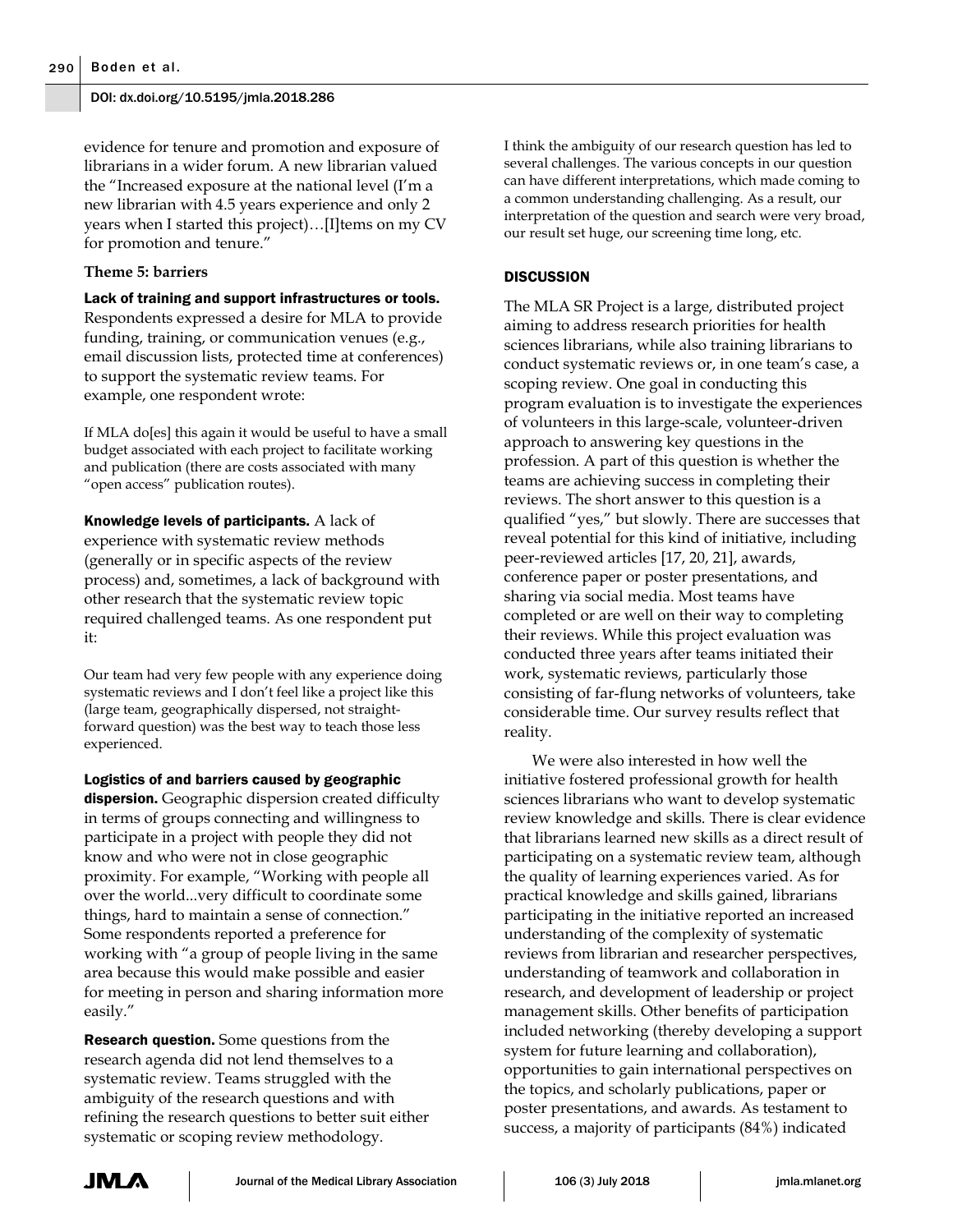that the MLA RAC should consider repeating this initiative in the future and indicated an interest in participating again.

In the context of a workforce needing to acquire new skills to meet the demand for synthesis review services [2, 3], such large-scale training is a significant contribution to the profession. Some participants also valued involvement in a systematic review team to develop or deepen research skills (i.e., research capability development). To be clear, providing training was not a formal requirement of the teams. Each team approached systematic review knowledge and skill development in its own way. The approach to training for the overall project, therefore, cannot be accurately described in a single formal approach, such as action learning (e.g., Booth et al. [5], Mumford [22]) or mentoring (e.g., Eldredge [23], Fyfe and Dennett [24], Lorenzetti and Powelson [25], Ritchie and Genoni [26]).

The training approaches of the MLA SR Project teams might be loosely described as learning-bydoing or experiential learning, which likely incorporates elements from a variety of learning mechanisms whose composition varied across teams. Studies of professional development combining experiential learning with work-related tasks [5, 27] and our own project evaluation provide preliminary evidence that a "learning by doing" approach is worth evaluating more thoroughly as a mechanism for professional development.

As with any new initiative, not everything went as expected for team members. Workload management issues, a desire for additional training and infrastructure support, and disparities in team members' experiences reportedly affected progress. Geographic dispersion, the research questions, and team leader experience were instrumental (positively and negatively) to team dynamics and outcomes. The research questions were provided to team leads directly from the delphi study [28]. Team leaders were tasked with restating the question so that they were answerable by a systematic review. Some teams either disregarded this direction or chose different approaches, possibly because this expectation was not clear. As a consequence, some teams struggled with their research questions. Respondents' comments highlighted the importance of a team leader with knowledge of systematic reviews methods, good leadership or project management skills, and effective communication.

Future implementations of this initiative could be optimized. Clear guidance on the requisite experience could help potential team leaders and members select roles. The RAC might also request information about specific skills and knowledge from volunteers to facilitate the allocation of volunteers to teams, particularly team leader positions. Team success depends on a variety of skills and knowledge beyond systematic reviews methods, such as technical skills (e.g., systematic review tools), research team dynamics, project management, communication, experience on a research team, and time management. The RAC explicitly indicated that the review teams were to proceed autonomously. Yet, the RAC did provide recurring opportunities for team leaders to meet with them to discuss their projects, while also filling team leaders' requests for guidance. Augmentation of this knowledge-sharing among team leaders would generate a sense of shared purpose and support.

This project evaluation has limitations. It was not possible to directly compare the characteristics of respondents to nonrespondents. However, our estimates suggest that the sample was reasonably representative, although individuals from teams that lost their team leaders and had to restart might be slightly underrepresented in our sample. While we believe the results reflected the experiences of the MLA SR Project participants, this was an evaluation of a specific initiative. The survey was not designed to be generalizable to other instances of learning by doing or implementations of professional associations' research agendas.

Although the particularities of this initiative might not be generalizable, we believe the results of the survey will interest many health sciences librarians and informatics practitioners. Some of the recommendations might inform the development of similar initiatives. For the future, we recommend: (1) manage expectations, boundaries, and levels of commitment on an ongoing basis; (2) establish strong communication routes through and beyond project leaders to facilitate communication to all members; and (3) assign team membership with an eye toward achieving a balance of expertise (subject knowledge and methodological expertise) and strong leadership. Our results show that the MLA SR Project was valued as a learning opportunity. Prospectively designed studies could provide more detailed evaluation of the impact of systematic

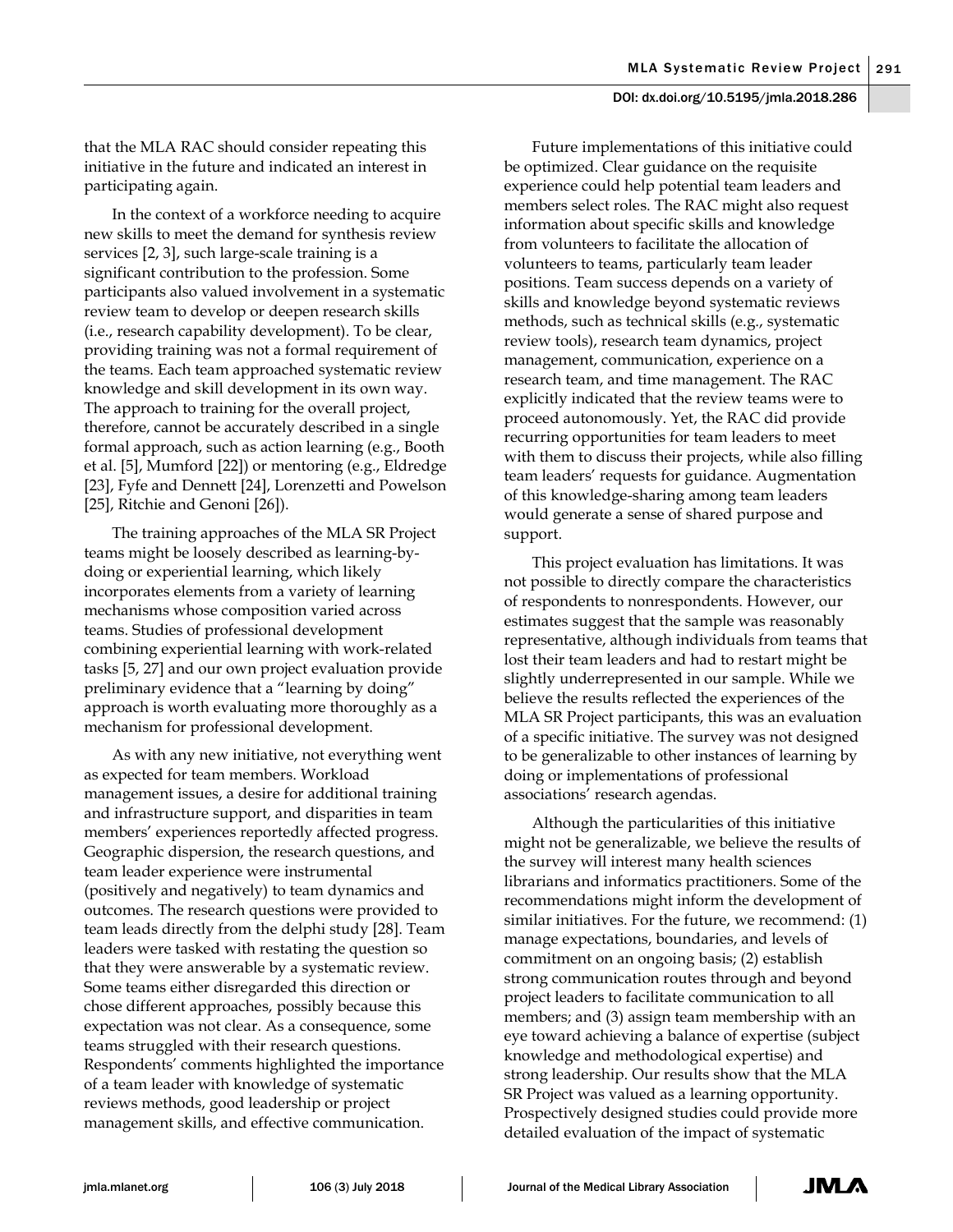review experience on team dynamics and success. In the future, a coordinated educational experience could be designed and implemented to amplify experiential learning and provide a more uniformly positive opportunity for professional development.

#### REFERENCES

- 1. Higgins JP, Green S. Cochrane handbook for systematic reviews of interventions. Chichester, England, UK: John Wiley & Sons; 2011.
- 2. Cooper ID, Crum JA. New activities and changing roles of health sciences librarians: a systematic review, 1990–2012. J Med Libr Assoc. 2013 Oct;101(4):268–77. [http://dx.doi.org/10.3163/1536-5050.101.4.008.](http://dx.doi.org/10.3163/1536-5050.101.4.008)
- 3. Murphy SA, Boden C. Benchmarking participation of Canadian university health sciences librarians in systematic reviews. J Med Libr Assoc. 2015 Apr;103(2):73–8. DOI: [http://dx.doi.org/10.3163/1536-5050.103.2.003.](http://dx.doi.org/10.3163/1536-5050.103.2.003)
- 4. Beverley CA, Booth A, Bath PA. The role of the information specialist in the systematic review process: a health information case study. Health Inf Libr J. 2003 May;20(2):65–74.
- 5. Booth A, Sutton A, Falzon L. Working together: supporting projects through action learning. Health Inf Libr J. 2003 Nov;20(4):225–31.
- 6. Grefsheim SF, Rankin JA, Perry GJ, McKibbon KA. Affirming our commitment to research: the Medical Library Association's research policy statement: the process and findings. J Med Libr Assoc. 2008 Apr;96(2):114–20. DOI: [http://dx.doi.org/10.3163/1536-5050.96.2.114.](http://dx.doi.org/10.3163/1536-5050.96.2.114)
- 7. Medical Library Association. The research imperative: creating the health knowledgebase [Internet]. Chicago, IL: The Association; 2007 [cited 18 May 2018]. [<http://www.mlanet.org/page/the-research-imperative](http://www.mlanet.org/page/the-research-imperative-creating-the-health-information-knowledgebase)[creating-the-health-information-knowledgebase>](http://www.mlanet.org/page/the-research-imperative-creating-the-health-information-knowledgebase).
- 8. Harris M, Holmes H, Ascher M, Eldredge J. Inventory of research questions identified by the 2011 MLA research agenda delphi study. Hypothesis. 2013 Winter;24(2):5–16.
- 9. Eldredge JD, Harris MR, Ascher MT. Defining the Medical Library Association research agenda: methodology and final results from a consensus process. J Med Libr Assoc. 2009 Jul;97(3):178–85. DOI: [http://dx.doi.org/10.3163/1536-5050.97.3.006.](http://dx.doi.org/10.3163/1536-5050.97.3.006)
- 10. Eldredge JD, Ascher MT, Holmes HN, Harris MR. The new Medical Library Association research agenda: final results from a three-phase delphi study. J Med Libr Assoc. 2012 Jul;100(3):214–8. DOI[: http://dx.doi.org/10.3163/1536-](http://dx.doi.org/10.3163/1536-5050.100.3.012) [5050.100.3.012.](http://dx.doi.org/10.3163/1536-5050.100.3.012)
- 11. Eldredge JD, Ascher MT, Holmes HN, Harris MR. The research mentor: top-ranked research questions and systematic reviews. Hypothesis. 2013 Winter;24(2):19–20.
- 12. Koufogiannakis D, Slater L, Crumley E. A content analysis of librarianship research. J Inf Sci. 2004 Jun;30(3):227–39.
- 13. Crumley E, Koufogiannakis D. Developing evidence-based librarianship: practical steps for implementation. Health Inf Libr J. 2002 Jun;19(2):61–70.
- 14. Eldredge JD, Holmes HN, Ascher MT. Moving the EBLIP community's research agenda forward. Evid Based Libr Inf Pract. 2015;10(2):170–3.
- 15. Ascher MT, Eldredge JD, Holmes HN, Harris M. MLA research agenda: appraising the best available evidence [Internet]. 2012 Nov [cited 18 May 2018]. [<http://digitalrepository.unm.edu/cgi/viewcontent.cgi?ar](http://digitalrepository.unm.edu/cgi/viewcontent.cgi?article=1032&context=hslic-publications-papers) [ticle=1032&context=hslic-publications-papers>](http://digitalrepository.unm.edu/cgi/viewcontent.cgi?article=1032&context=hslic-publications-papers).
- 16. Eldredge JD, Ascher MT, Holmes HN. An innovative model of evidence-based practice for other professions. J Med Libr Assoc. 2015 Apr;103(2):100–2. DOI: [http://dx.doi.org/10.3163/1536-5050.103.2.009.](http://dx.doi.org/10.3163/1536-5050.103.2.009)
- 17. Perrier L, Farrell A, Ayala AP, Lightfoot D, Kenny T, Aaronson E, Allee N, Brigham T, Connor E, Constantinescu T, Muellenbach J, Epstein HA, Weiss A. Effects of librarianprovided services in healthcare settings: a systematic review. J Am Med Inform Assoc. 2014 Nov–Dec;21(6):1118– 24. DOI: [http://dx.doi.org/10.1136/amiajnl-2014-002825.](http://dx.doi.org/10.1136/amiajnl-2014-002825)
- 18. Ascher MT, Eldredge JD. MLA Research Section's Research Agenda Committee systematic review project: a status report. Hypothesis. 2017 Spring/Summer;29(1):5–17.
- 19. Braun V, Clarke V. Using thematic analysis in psychology. Qual Res Psychol. 2006 Jul;3(2):77–101.
- 20. Madden A, Collins P, McGowan S, Stevenson P, Castelli D, Hyde L, DeSanto K, O'Brien N, Purdon M, Delgado D. Demonstrating the financial impact of clinical libraries: a systematic review. Health Inf Libr J. 2016 Sep;33(3):172–89.
- 21. Swanberg SM, Dennison CC, Farrell A, Machel V, Marton C, O'Brien KK, Pannabecker V, Thuna M, Holyoke AN. Instructional methods used by health sciences librarians to teach evidence-based practice (EBP): a systematic review. J Med Libr Assoc. 2016 Jul;104(3):197–208. DOI: [http://dx.doi.org/10.3163/1536-5050.104.3.004.](http://dx.doi.org/10.3163/1536-5050.104.3.004)
- 22. Mumford A. Effective learners in action learning sets. Empl Couns Today. 1996;8(6):3–10.
- 23. Eldredge JD. Virtual peer mentoring (VPM) may facilitate the entire EBLIP process. Evid Based Libr Inf Pract. 2010;5(1):7–16.
- 24. Fyfe T, Dennett L. Building capacity in systematic review searching: a pilot program using virtual mentoring. J Can Health Libr Assoc. 2012;33(1):12–6.
- 25. Lorenzetti DL, Powelson SE. A scoping review of mentoring programs for academic librarians. J Acad Librar. 2015 Mar;41(2):186–96.
- 26. Ritchie A, Genoni P. Mentoring in professional associations: continuing professional development for librarians. Health Libr Rev. 1999 Dec;16(4):216–25.
- 27. Giles G. Report on accreditation learning sets in the West Midlands region of the NHS. Health Inf Libr J. 2000 Dec;17(4):181–8.